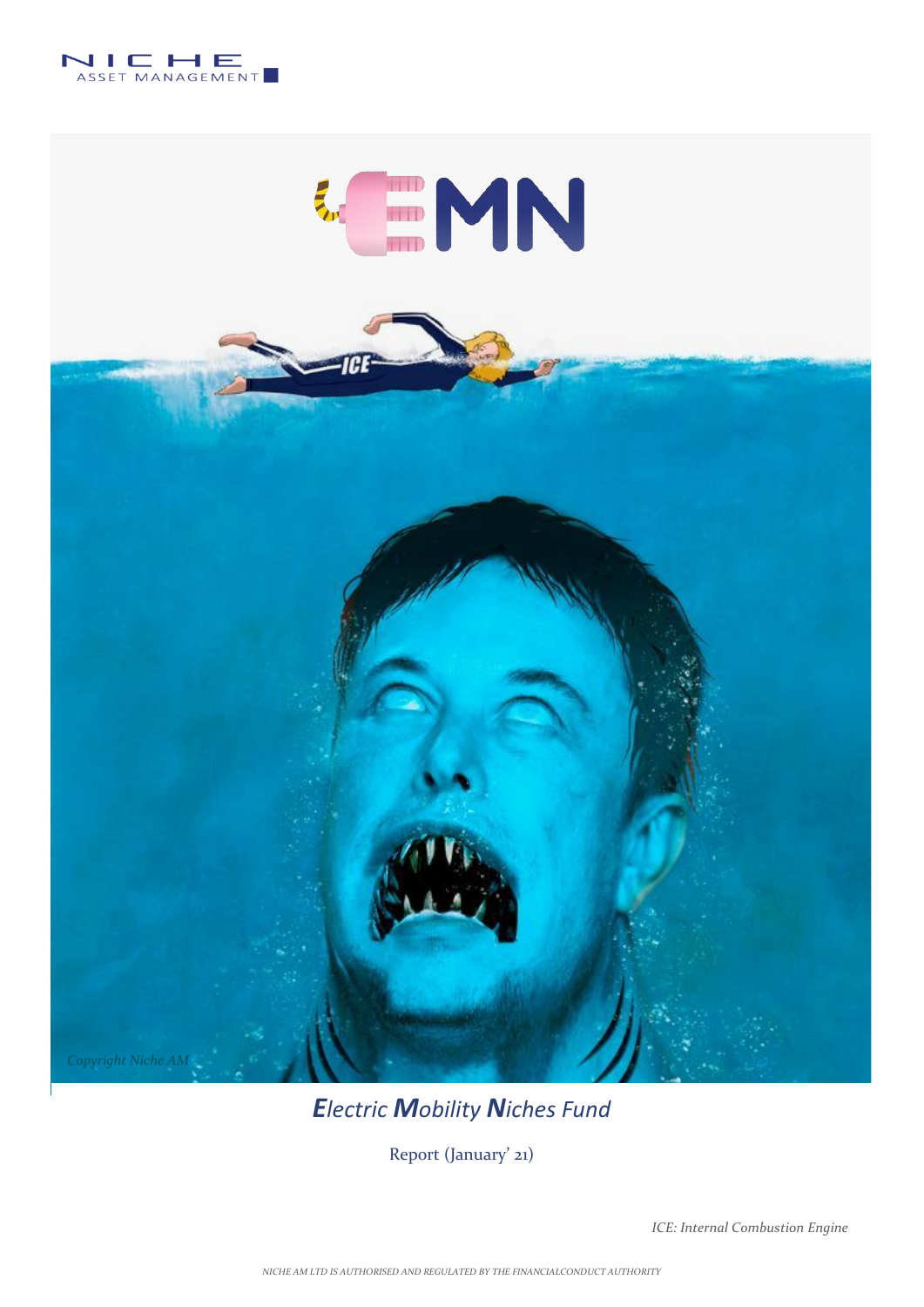Mr Diess, CEO of Volkswagen, has recently publicly affirmed "*By 2020-2021 it will be difficult to take a buying decision against electric cars, because they offer so many convincing points…*" (Wolfsbusg, 16/11/2018)

and at the same time the industry and the experts forecast just 17% EVs penetration rate in 2025 (up from  $11\%$  in 2018)

full stop

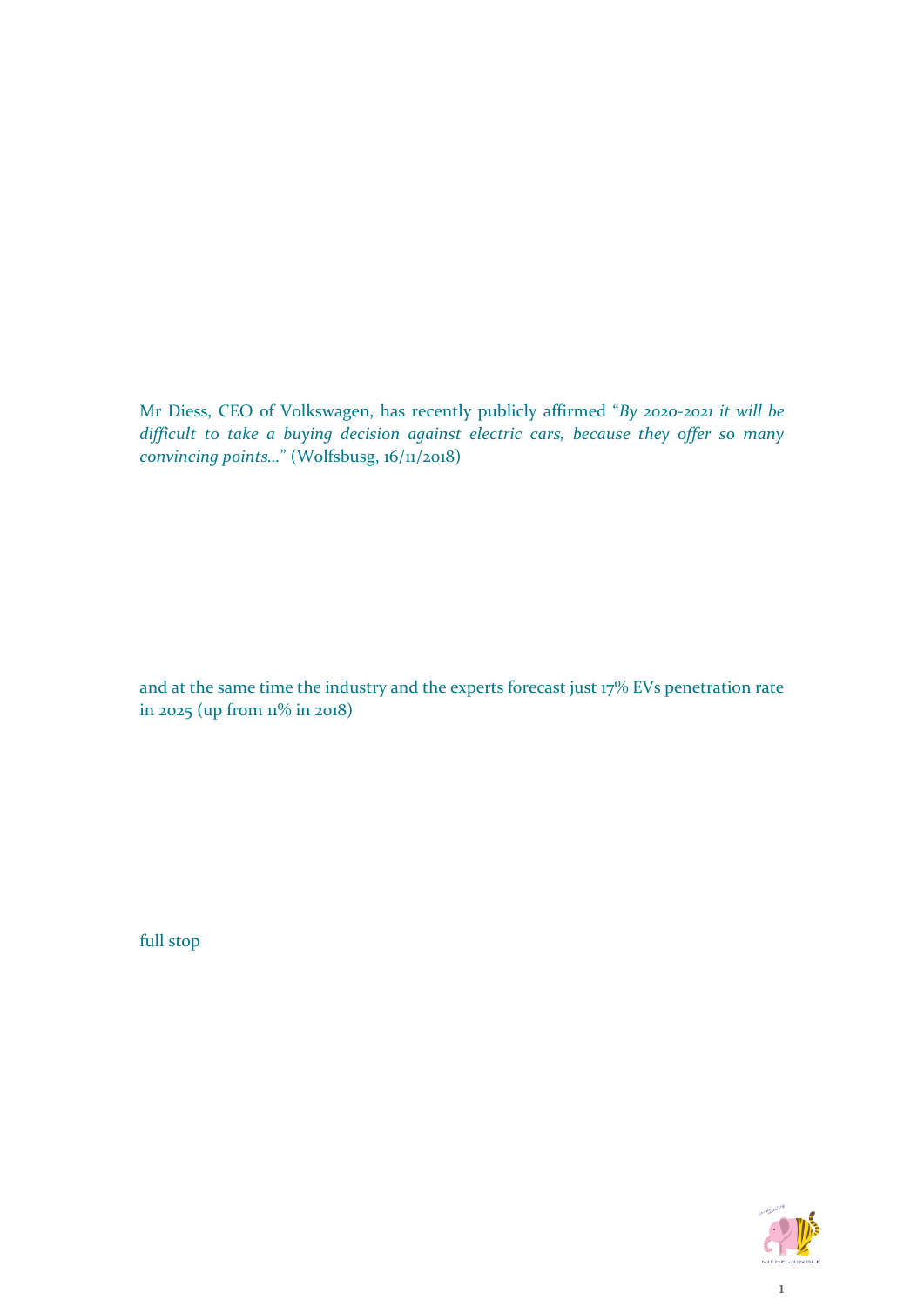"The future influences the present" Friedrich Nietzsche

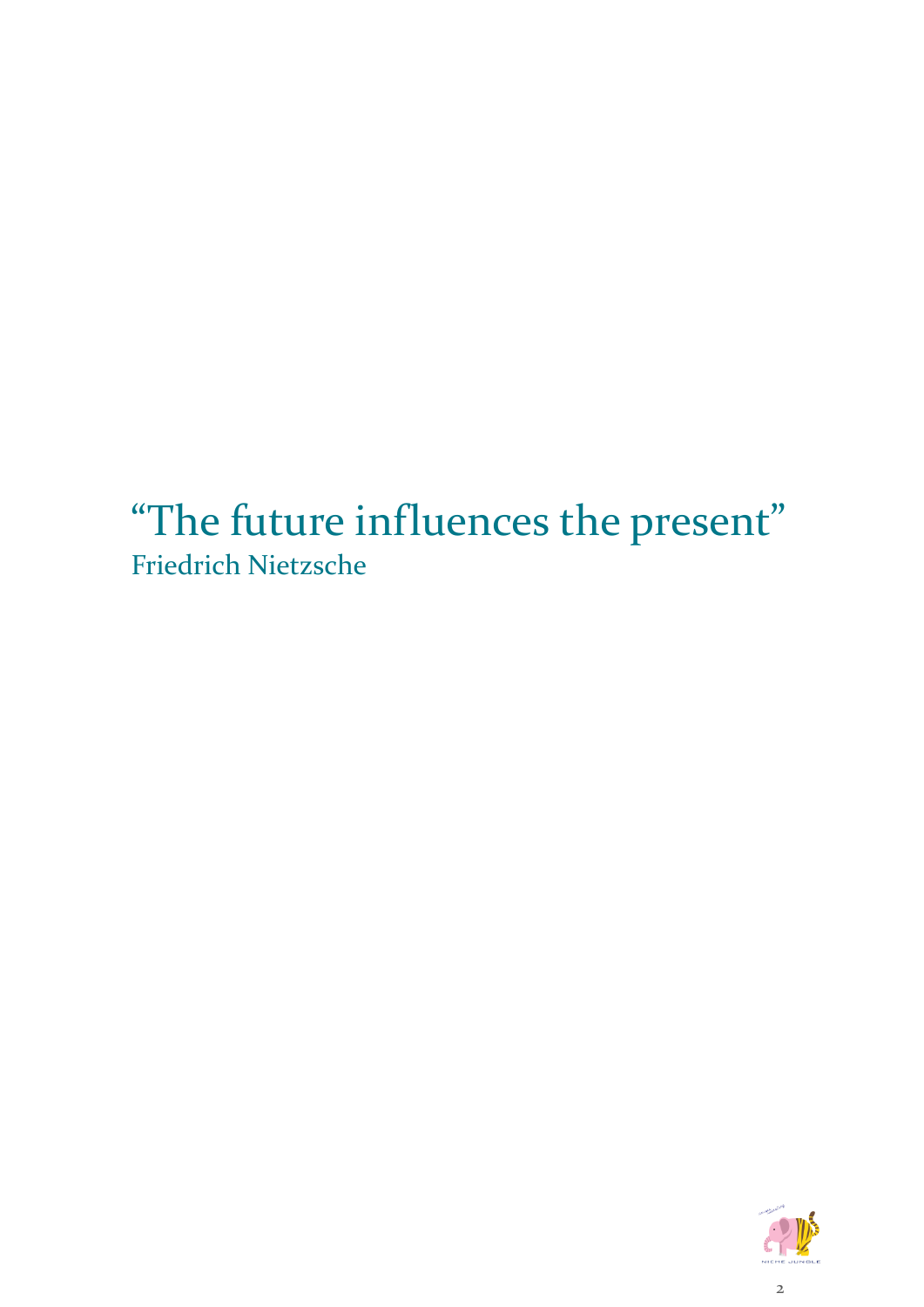## Note to readers

The electric mobility is a sector where huge resources are now concentrating all around the world. We try to depict its actual state of art and the likely evolution, relying mostly on the contacts with the players, consultants and researchers and on specialised press and publications. We have used the 2018 report as a base, updating data and forecast where necessary.

**The report follows the power point presentation, drilling down each point of it to provide the reader a deeper understanding of the matter. To make the report easy to look up, the key words of the presentation have been drawn blue in the report.** 

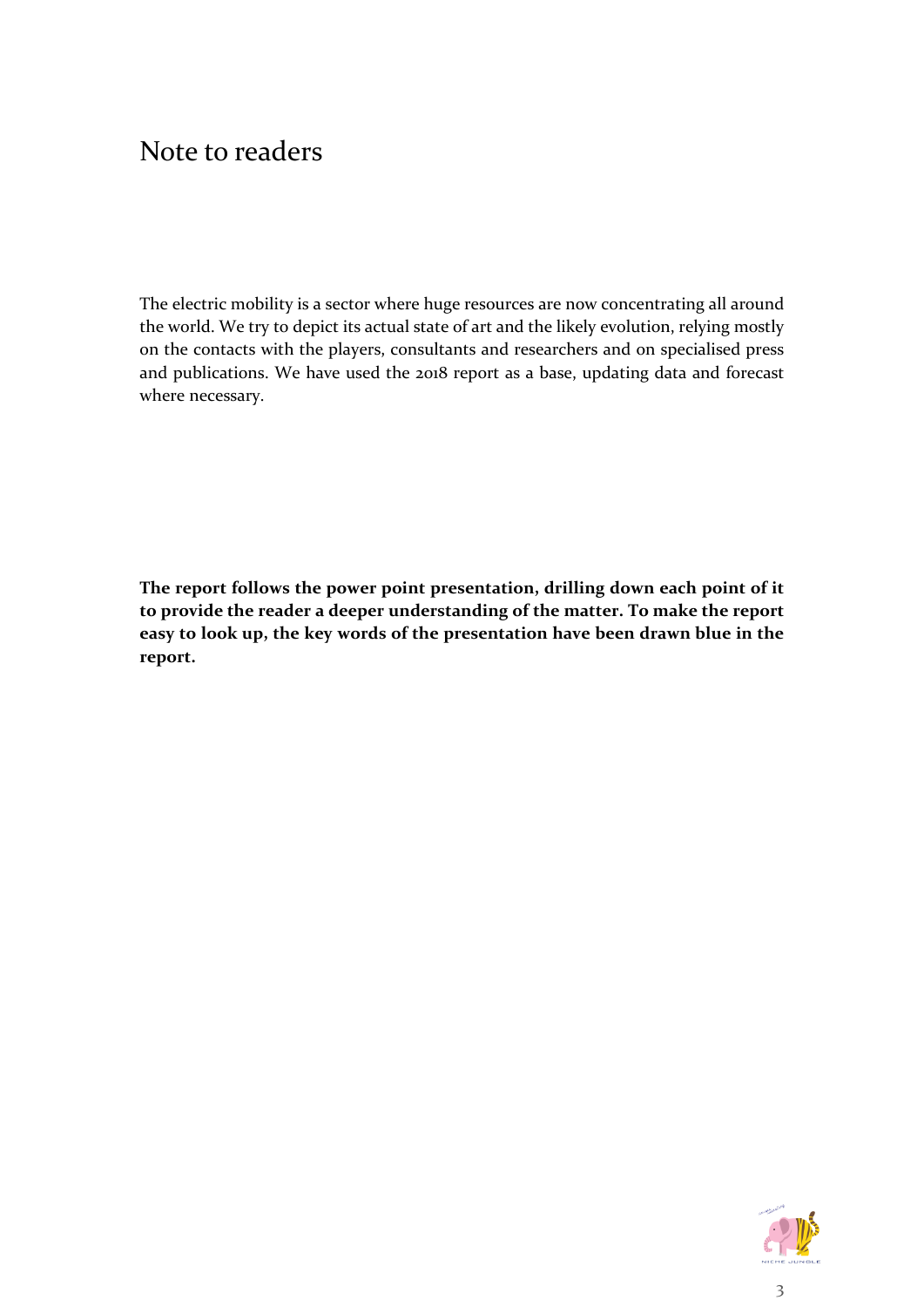## Summary

| Attractiveness of EVs vs ICE vehicles. where are we? Close to surpassing  31                                                                             |
|----------------------------------------------------------------------------------------------------------------------------------------------------------|
|                                                                                                                                                          |
|                                                                                                                                                          |
|                                                                                                                                                          |
|                                                                                                                                                          |
|                                                                                                                                                          |
|                                                                                                                                                          |
|                                                                                                                                                          |
|                                                                                                                                                          |
|                                                                                                                                                          |
|                                                                                                                                                          |
|                                                                                                                                                          |
|                                                                                                                                                          |
|                                                                                                                                                          |
|                                                                                                                                                          |
|                                                                                                                                                          |
|                                                                                                                                                          |
| EVs model attractiveness: about 70 EV models available in 2018 but just few<br>were really sexy; in 2020 more than half the model available are sexy 104 |
|                                                                                                                                                          |
|                                                                                                                                                          |
|                                                                                                                                                          |
|                                                                                                                                                          |
|                                                                                                                                                          |
|                                                                                                                                                          |
|                                                                                                                                                          |
|                                                                                                                                                          |
|                                                                                                                                                          |